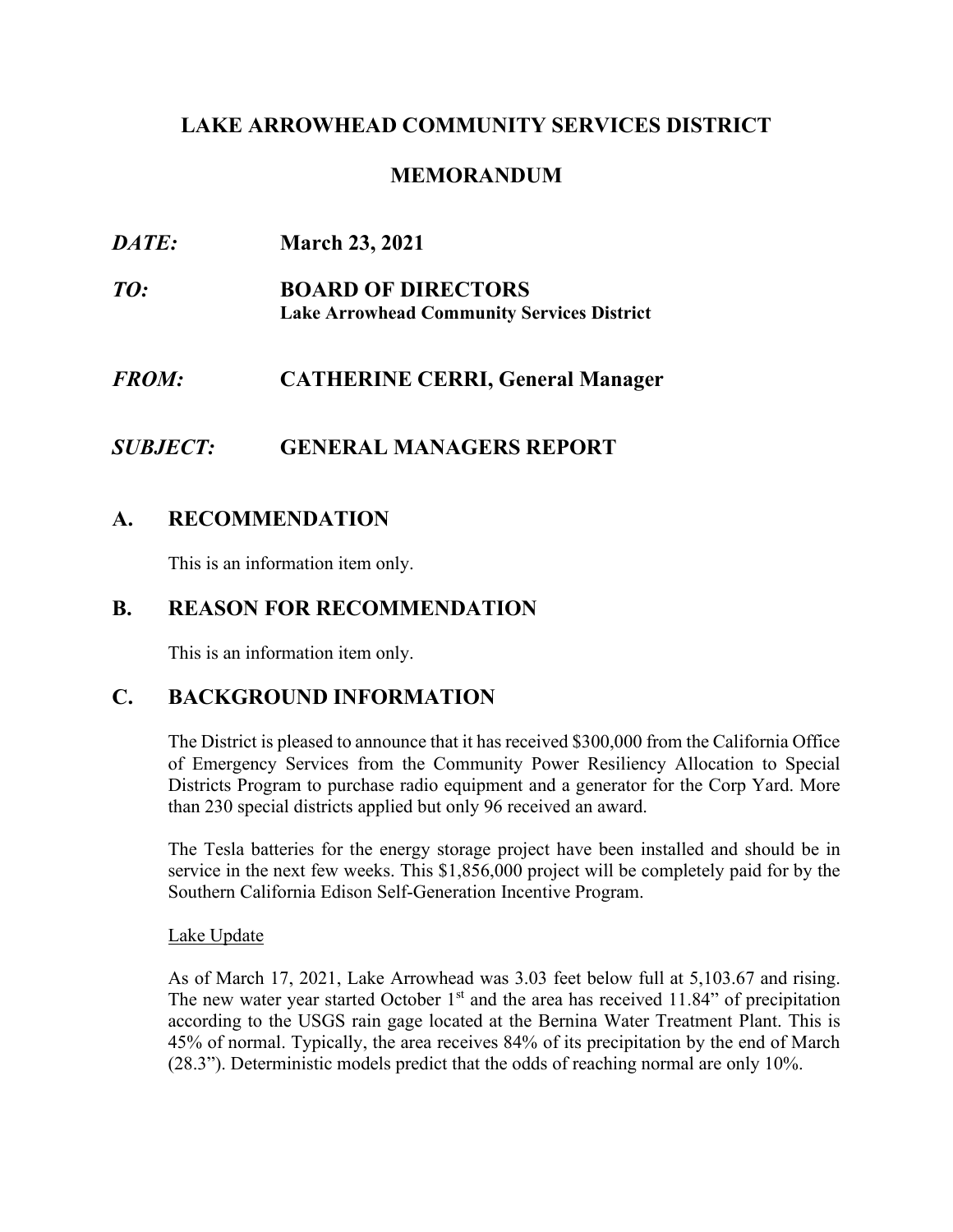

## **D. FISCAL IMPACT**

This is an information item only.

# **E. ENVIRONMENTAL IMPACT**

This is an information item only.

# **F. ATTACHMENTS**

• Notification of Subrecipient Allocation from California Office of Emergency Services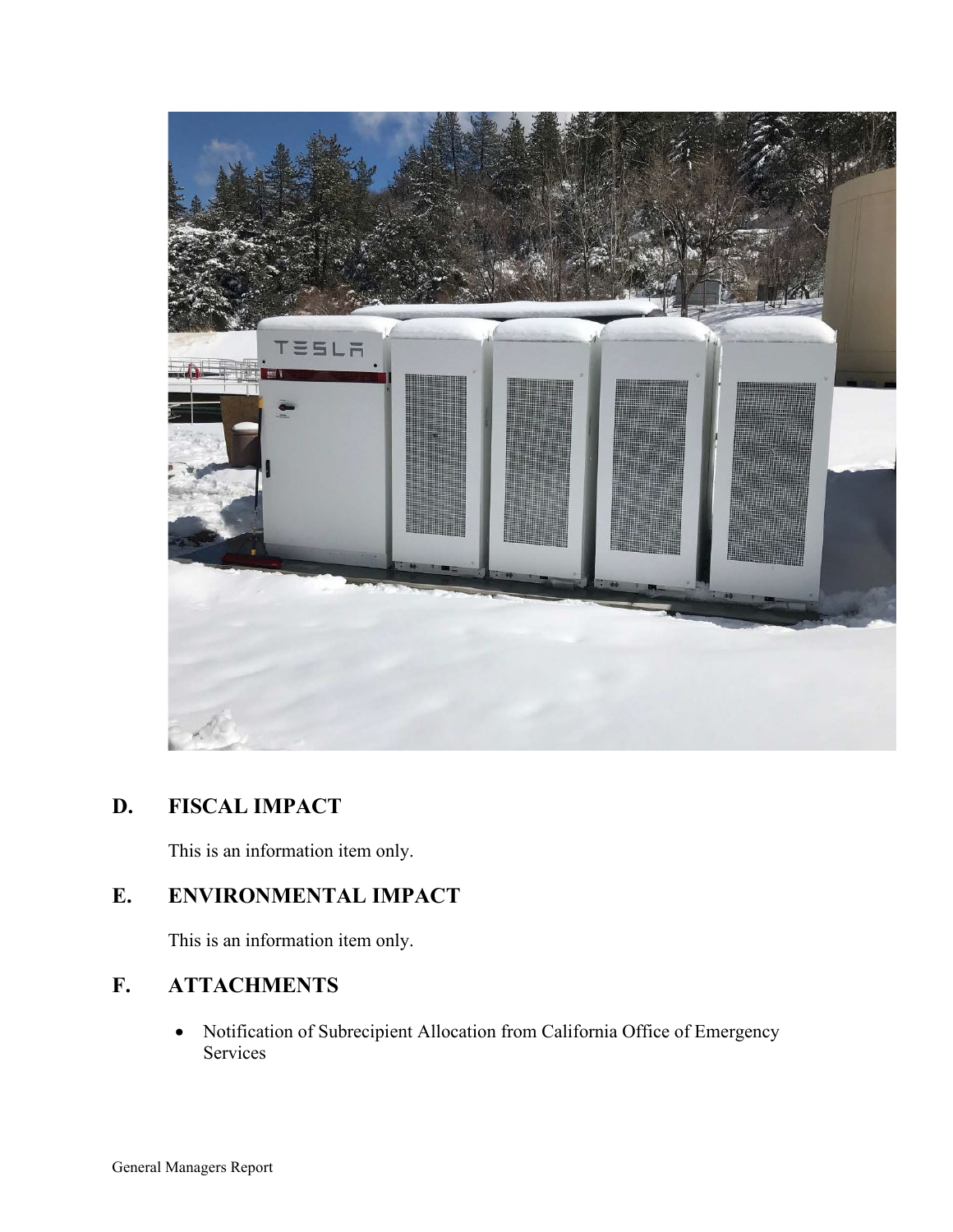

March 12, 2021

Catherine Cerri General Manager Lake Arrowhead Community Services District P.O. Box 700 Lake Arrowhead, CA 92352-0700

## SUBJECT: **NOTIFICATION OF SUBRECIPIENT ALLOCATION**

Fiscal Year (FY) 2020 Community Power Resiliency Allocation to Special Districts Program Period of Performance: July 1, 2020, to October 31, 2021

Dear Ms. Cerri:

The California Governor's Office of Emergency Services (Cal OES) approved your FY 2020-21 Community Power Resiliency allocation in the amount of \$300,000. Eligible activities under this allocation are limited to:

• Equipment-

Funds may be used for the procurement of:

- o Generators and generator connections for essential facilities, with an emphasis on clean energy and green solutions where possible or other alternative backup power sources;
- o Generator fuel and fuel storage;
- o Redundant emergency communications (e.g., battery-powered radios);
- o Portable vehicle-mounted charging stations;
- o Portable battery-powered and rechargeable radio repeater and transmission equipment.



3650 SCHRIEVER AVENUE, MATHER, CA 95655 (916) 845-8859 TELEPHONE (916) 845-8511 FAX [www.CalOES.ca.gov](http://www.caloes.ca.gov/)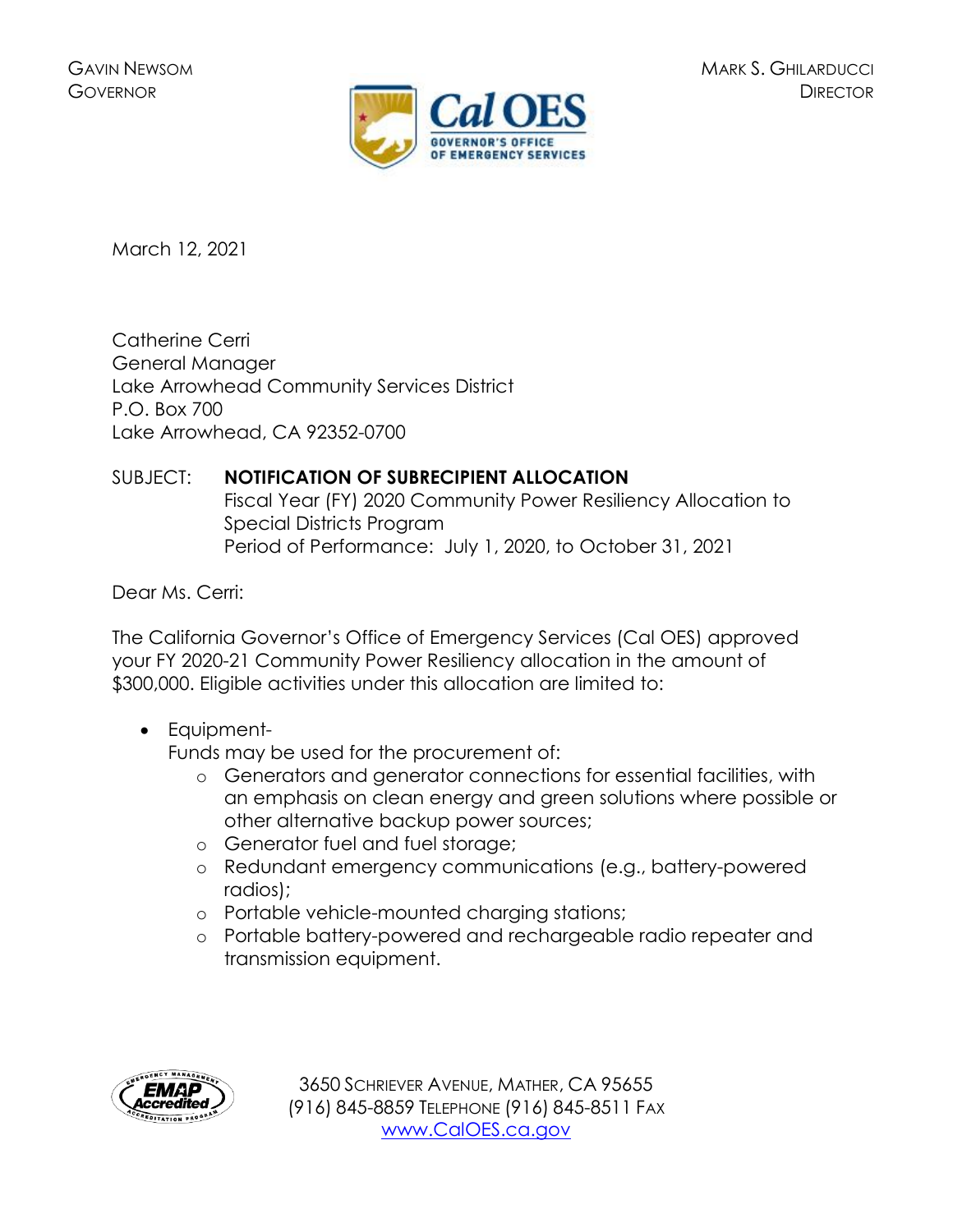Lake Arrowhead Community Services District March 12, 2021 Page 2 of 3

• Plans-

Funds may be used for the development/update of:

- o Continuity plans;
- o Contingency plans for electrical disruptions that include considerations such as protecting individuals with access and functional needs, medical baseline and socially vulnerable populations, transportation, emergency public information, and preservation of essential functions;
- o Risk assessments for critical infrastructure and lifelines;
- o Post-event reports that identify lessons learned and corrective actions.
- Public education materials or supplies focused on individual family preparedness for electric disruptions.
- One-time costs associated with identifying and equipping resource centers for the public to access during electrical disruptions.

The following activities are **not allowed:**

- These funds shall not be used to secure, compensate, or backfill professional services contracts.
- Response costs associated with electric disruption events including any staffing or new positions, Emergency Operations Center staffing, security, law or fire response, or other overtime charges.

All activities funded with this allocation must be completed within the Grant Subaward period of performance. Additionally, the Subrecipient is subject to the following requirements:

- As a condition of receiving funding, special districts are encouraged to collaborate with their county to support critical infrastructure and resiliency with a particular focus on public safety, vulnerable communities, and individuals with access and functional needs.
- Must ensure they and their principals are not presently debarred, suspended, proposed for debarment, or declared ineligible.
- Must provide a Progress Report on the expenditures of the funds. The Progress Report is due no later than **November 30, 2021**. This Progress Report shall identify how the funds have been used, including identifying each project or activity undertaken, local entity that undertook the project or activity, the amount of funding provided to the project or activity, and a description of each project or activity. The report shall also identify the specific outcomes achieved by each project or activity,